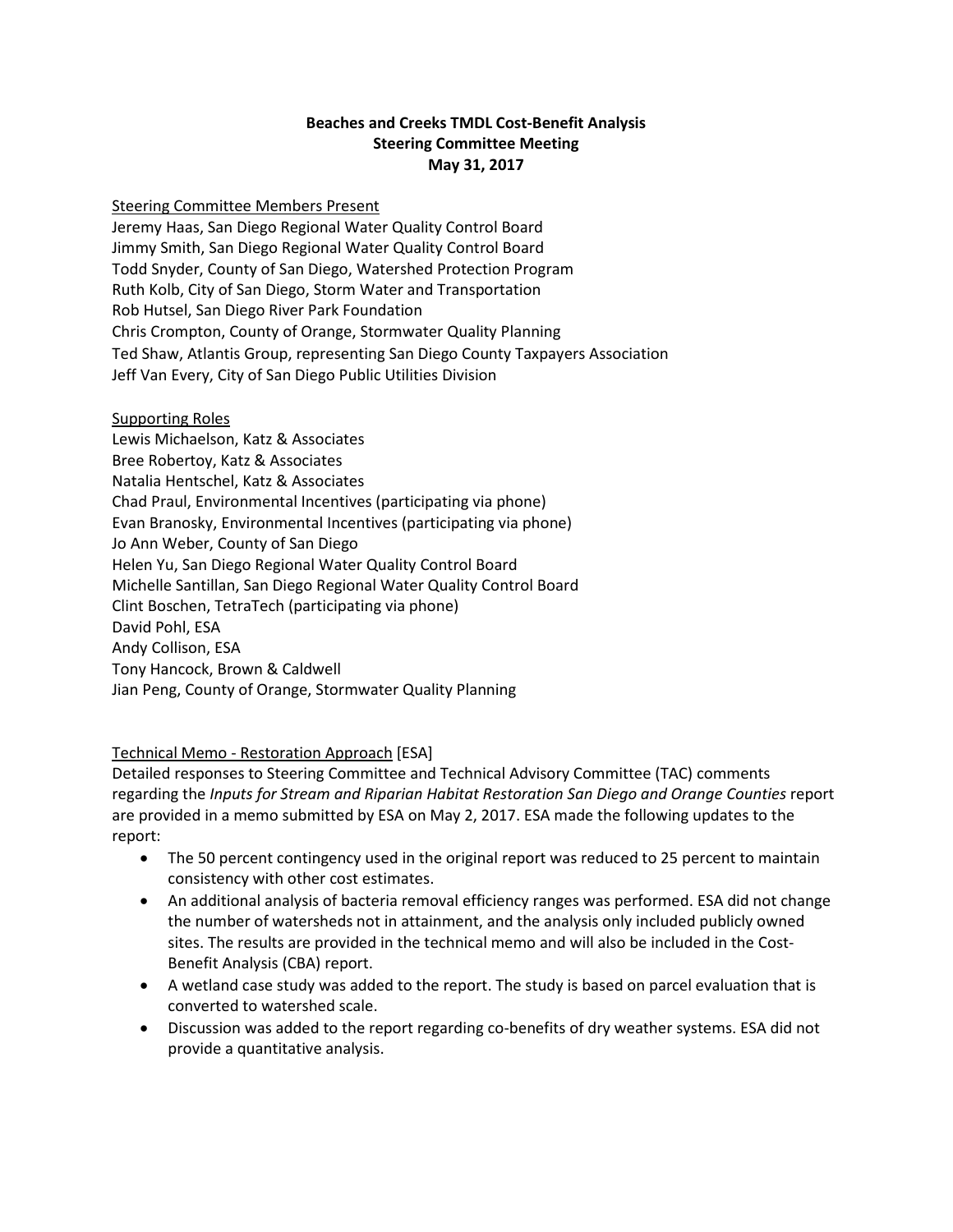#### *Steering Committee Questions/Comments*

- J. Smith: Flow rates of 1 or 1.5 CFS are more consistent with dry weather conditions.
	- o ESA used a continuous hydrologic model. The model assumes a certain capacity for dry weather, then calculations are done to bypass that. Systems also sometimes run in tandem in modeling.
- J. Haas: Urbanized watersheds affect hydrology.
	- o Yes, particularly on the infiltration side. The San Diego hydrologic model accounts for that.
- J. Smith: I recall a comment regarding expanding beyond natural systems to join more traditional BMPs with this approach; did you address that?
	- o The comment was to include a natural treatment system in combination with other BMPs for an overall solution. The next step in the process will probably be to combine scenarios. Having a more engineered system would result in higher efficiency.
- Is it possible to analyze how much retrofit (e.g., by analyzing which projects are subject to redevelopment under the MS4 permit) would be required to meet regulations as a next step? This would help when deciding which tools to employ. How we combine scenarios to determine implementation tools is the next step.
	- o We have to know where in the system there need to be retrofits. It would be localized to neighborhood level.
- J. Smith: We will not only be combining scenarios, but we may also be changing from using fecal indicator bacteria to FH183. In the future, we will need to address how to incorporate and translate these.

# Technical Memo - Stormwater Scenarios [TetraTech]

In response to comments and questions submitted by the Steering Committee and TAC, TetraTech made the following updates to the Stormwater Scenarios:

- More detailed documentation was added regarding modeling, including an appendix that discusses the background of the modeling and calibration used in the CBA.
- Illness risk estimates were addressed by calculating confidence intervals and  $5<sup>th</sup>/95<sup>th</sup>$  percentile risk estimates to bracket the results.
- Clarification was provided regarding what stormwater sources looked at versus human sources, as well as endpoints.
- Main report and appendix text was streamlined to ensure consistency.
- Additional calculations were performed for high and low illness risks.

# *Steering Committee Questions/Comments*

- H. Yu: Provide an update on dilution factor calculations. Was there a consensus regarding which should be used?
	- $\circ$  The assumptions used for the original analysis were maintained, and documentation was added to the report. The dilution factor was conservative and based on the Surfer Health Study.
- J. Smith: Only one BMP was similar between San Diego and Orange County, and costs and efficiencies were starkly different.
	- o City of San Diego engineers and the consultant team looked into that. They are working with Environmental Incentives to update the report.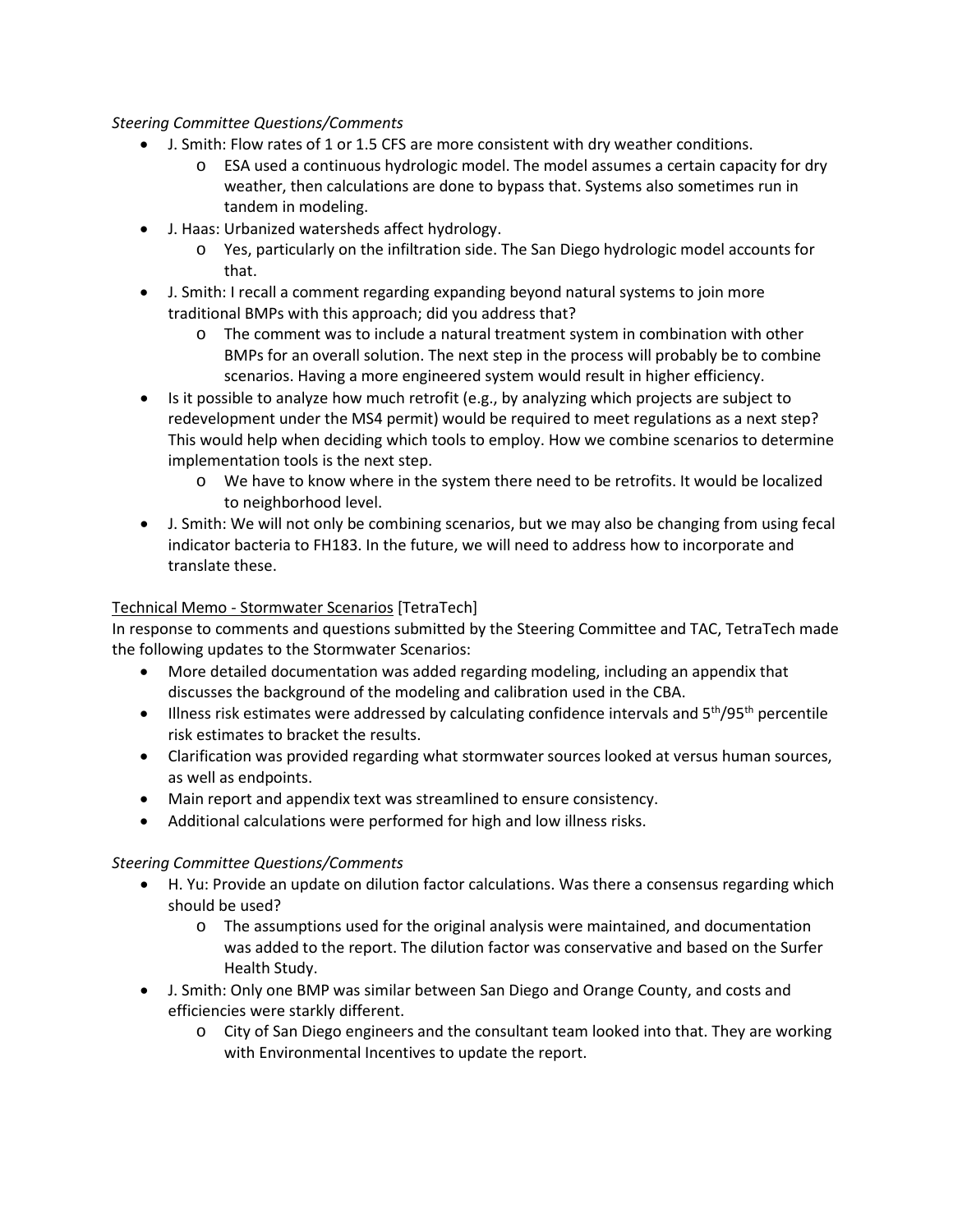## Technical Memo - Human Sources Scenario [Brown & Caldwell]

In response to comments and questions submitted by the Steering Committee and TAC, Brown & Caldwell made the following updates to the Human Sources Scenario:

- Geographic adjustments were made to San Diego drainage. Areas were excluded that drain from non-spilling reservoirs. Non-spilling reservoirs were defined by J. A. Weber and were calculated based whether they spill, not whether they are capable of spilling.
- Analyses for San Diego County and Orange County were combined into one memo.
- Clear language and caveats were added to clarify that confidence in the analysis is not high enough to warrant implementation actions. A 'stamp' was added on tables, and language was added to the report.
- Rough order of magnitude cost estimates were provided. The consultant team is conducting a sensitivity analysis.
- Provided a range to Soller Environmental using loading calibrations and SCCWRP's ranges.
- Pie charts were removed as they are prone to misinterpretation.
- Language was added regarding sanitary sewer pipe leakage.
- The cost-effectiveness curve was removed.
- Septic system loading was revised.
- SSO/PSLD volumes were calculated as averages.
- Language was added in the transient population section to clarify that FH183 is not a good surrogate for viruses.
- Language was clarified throughout document.

## *Steering Committee Questions/Comments*

- J. Smith: We may receive a public comment that Rec-1 use can't be discounted in areas that are excluded in the CBA.
- T. Shaw: The table for load reduction strategies shows a column for 100 percent removal, but the text states that 100 percent removal is unlikely. I'm looking for consistency/clarity.
	- o That is the difference between ideal and practicable. Removal of 100 percent represents an upper limit system, but not a reality. We looked at the number in terms of total loading and load removal, not meeting a regulatory target. Removal of 100 percent may be above and beyond any regulatory target established.
	- o **ACTION:** Add language to explain this distinction.
- J. Smith: The load reduction strategies table shows pathogens, but there is no scenario where human waste is allowed in Chollas Creek.
	- o There is zero tolerance for dumping waste, but there is no such thing as a leak-proof system.
- J. Smith: How do we translate the results of this scenario to risk? That is the ending we should achieve.
- T. Shaw: For the transient population, the cost per person is listed as \$14,000; is that annual?
	- o Yes, the figure was pulled from a 2010 grand jury report. A caveat is included in the text saying that those costs don't include a lot of services.
- J. Smith: Is recommendation language included regarding what additional data is needed?
	- o Broad recommendations are included at the end of the memo.
	- o **ACTION:** Include additional recommendations regarding data needs in the report.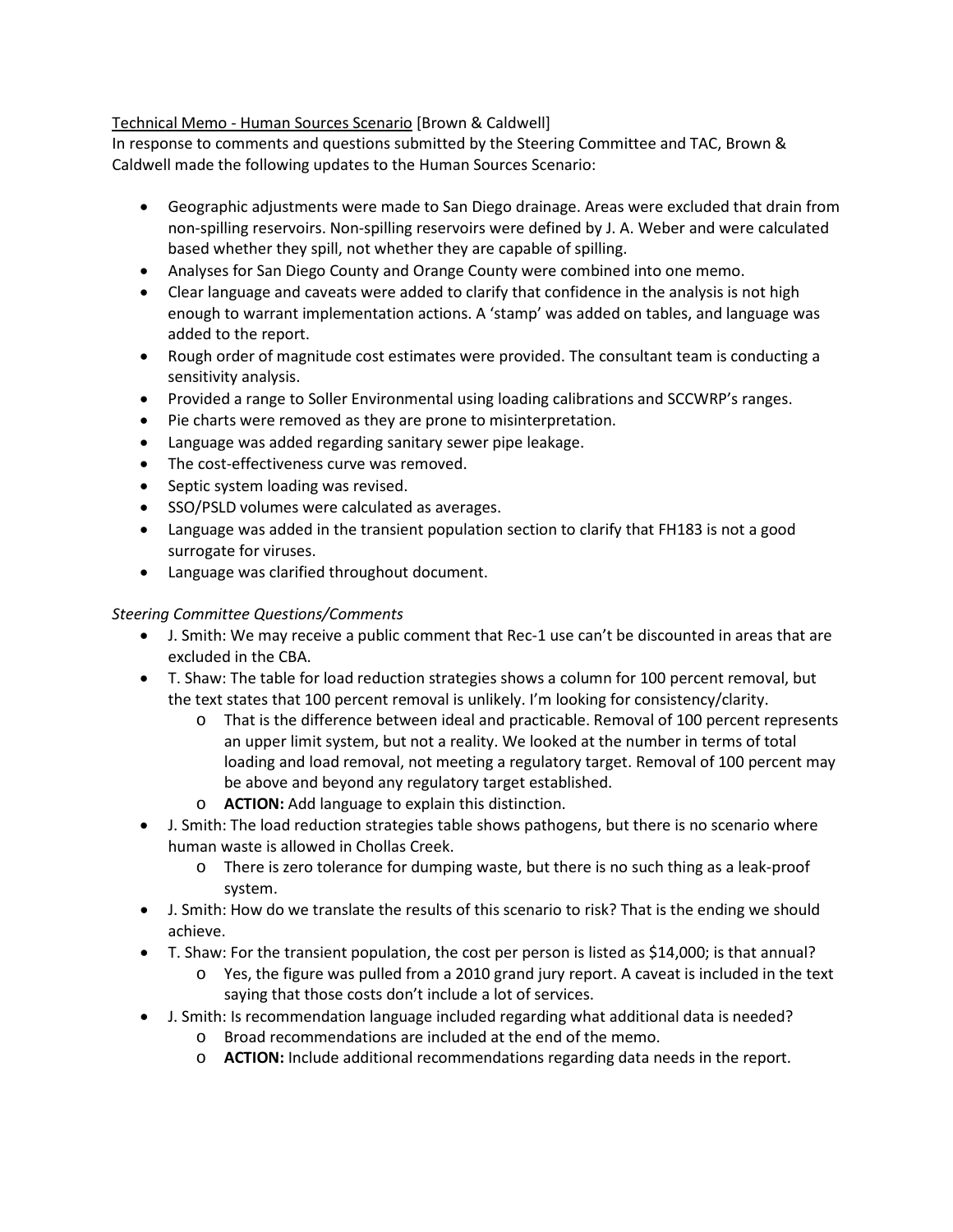## Communication Plan

A Communication Plan is in development to assist the Steering Committee in communicating about the CBA process and report. The final draft of Phase I of the Communication Plan was submitted to the larger Steering Committee for review and approval. The Steering Committee was offered the opportunity to discuss components of the Plan with the consultant who developed it and asked to provide approval of the Plan, if possible.

## *Steering Committee Discussion & Recommended Changes*

- R. Hutsel: I'm most interested in strategies for communicating with individual user groups.
	- o The Communication Plan is meant to cover a lot of different entities communicating with different stakeholders in a variety of platforms.
- T. Snyder: In regards to the development of materials happening in conjunction with Phase II, I would suggest bundling those into the consultant scope of work for Phase II.
	- o J.A. Weber: The consultant is developing a two-page fact sheet with the next deliverable.
- J. Smith: My concern is that the key messages seem too high level and don't communicate findings. They also seem overly positive. We would want to make them more realistic to address data limitations and uncertainty. The messages should convey intrigue in potential bacteria load reduction (e.g., from transient population), but also uncertainty.
	- $\circ$  It is important to provide positive statements regarding value. Results will be the focus of messages developed in Phase II of the Communication Plan, as the results are not yet final. Phase I messages are process-driven.
	- o **ACTION:** Add some discussion of results in Phase I.
- T. Snyder: If we compare where we are today versus where we were before the CBA process, we have made great strides. The TMDL has already been implemented, so the whole idea that we need more information to act is false, as the action has already been committed.
- C. Crompton: Regarding the key message that states, "The CBA was developed with the best readily available science," the science wasn't readily available. We put a lot of effort into it. o **ACTION:** Remove 'readily' from key message #2.
- T. Snyder: Create a fifth key message surrounding the limitations of the report to flesh it out.
	- o T. Shaw: I think it would go under the scientific validity section.
		- o **ACTION:** Katz & Associates will work with Environmental Incentives to develop the limitations messaging.
- J. Smith: What about including recommendations in the key messages (e.g., if we had X data we could inform implementation better in X way)? This should also be included in the workshop presentation.
	- o C. Praul: There will be a section in the report to discuss recommendations for additional study.
	- o The CBA is part of a larger policy discussion. Recommendations are meant to provide a more reliable, confident CBA. Other policy decisions will be dealt with in another forum.
- R. Hutsel: Talking point #4 suggests that the CBA process is closed, but it is still an open process. Talking points should focus on opportunities for the public to provide comment.
	- o **ACTION:** Split talking point #4 into two points. The first should convey that the project team received scoping comments and incorporated them into the CBA. The second should focus on upcoming opportunity for public comments on the draft CBA report.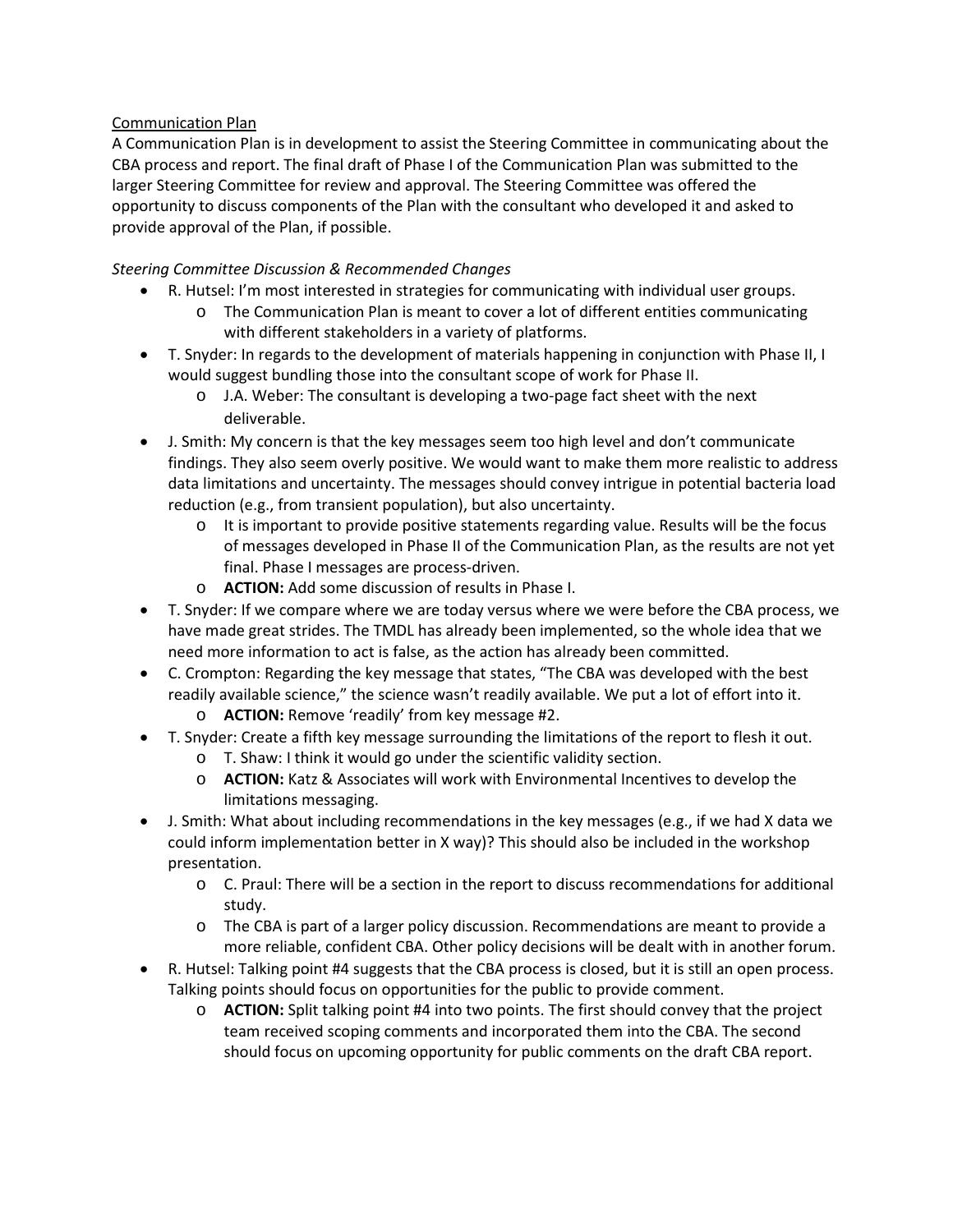- T. Snyder: Success would be achieved if we don't just stop with this CBA, but continue with additional analyses. If we continue to collect data and do another report, that would be the definition of success.
- J. Smith: Keep in mind the San Diego Water Board is concerned with reducing risk at the most efficient cost; that is how the public will define success.
- C. Crompton: I see the CBA as a finite effort, as it was a large effort. We may revisit it later, but I see this as finite.
- J. Smith: When I see the term 'this CBA,' it makes me think of one CBA, but this is really 12 CBAs if you count each scenario. Each has their own takeaway. Depending on the policy scenario adopted, recommendations are different. Maybe allude to that in the Communication Plan.
	- o **ACTION:** Katz & Associates will work with Environmental Incentives to resolve.
- **OTHER ACTIONS:**
	- o Add 'U.S.' to mentions of EPA throughout the Communication Plan.
	- o Elaborate on the definition of "adaptive process," and add that this will inform other processes.
	- o Add cost efficiency to key message #1.
	- o Replace references to swimming with 'recreation.'

# Schedule

- The updated draft CBA will be provided to the Steering Committee on June 14. The committee will have two weeks to review and prepare comments to be discussed orally at a meeting on June 28.
- A teleconference is scheduled on July 7 to make decisions regarding next steps and whether another Steering Committee review is required before public review of the CBA.
- The document will be released to the public via the San Diego Water Board website on July 17.
- The public workshop will be held August 1 or 2 at either the San Diego Water Board or County of San Diego.
- Comments from the Steering Committee or public requiring major change in analysis would result in an extension of the schedule, as only two weeks are allotted to address comments.
- The final document is anticipated to be delivered Sept 21.

# *Steering Committee Questions/Comments*

- There needs to be clear criteria regarding what would warrant a postponement/stop in the process.
	- o J. Smith: I can agree to a high threshold (e.g., fatal flaw).
	- o C. Crompton: We have discussed the CBA at length. I'm not seeing anything that would stop the process.
- R. Hutsel: I'd prefer to provide notice of the workshop at least 30 days in advance. The San Diego River Park Foundation can distribute the notice through its newsletter.
	- o M. Mata: The notice will be distributed via the website and electronically to those who signed up for notifications.
	- o **ACTION:** M. Mata to check and make sure attendees of the scoping workshop are registered to receive notifications.
- J. Haas: How many pages will the document be? I would like more time for review of final document.
	- o The draft will be about 125 pages in the report and 200 pages in the appendices.